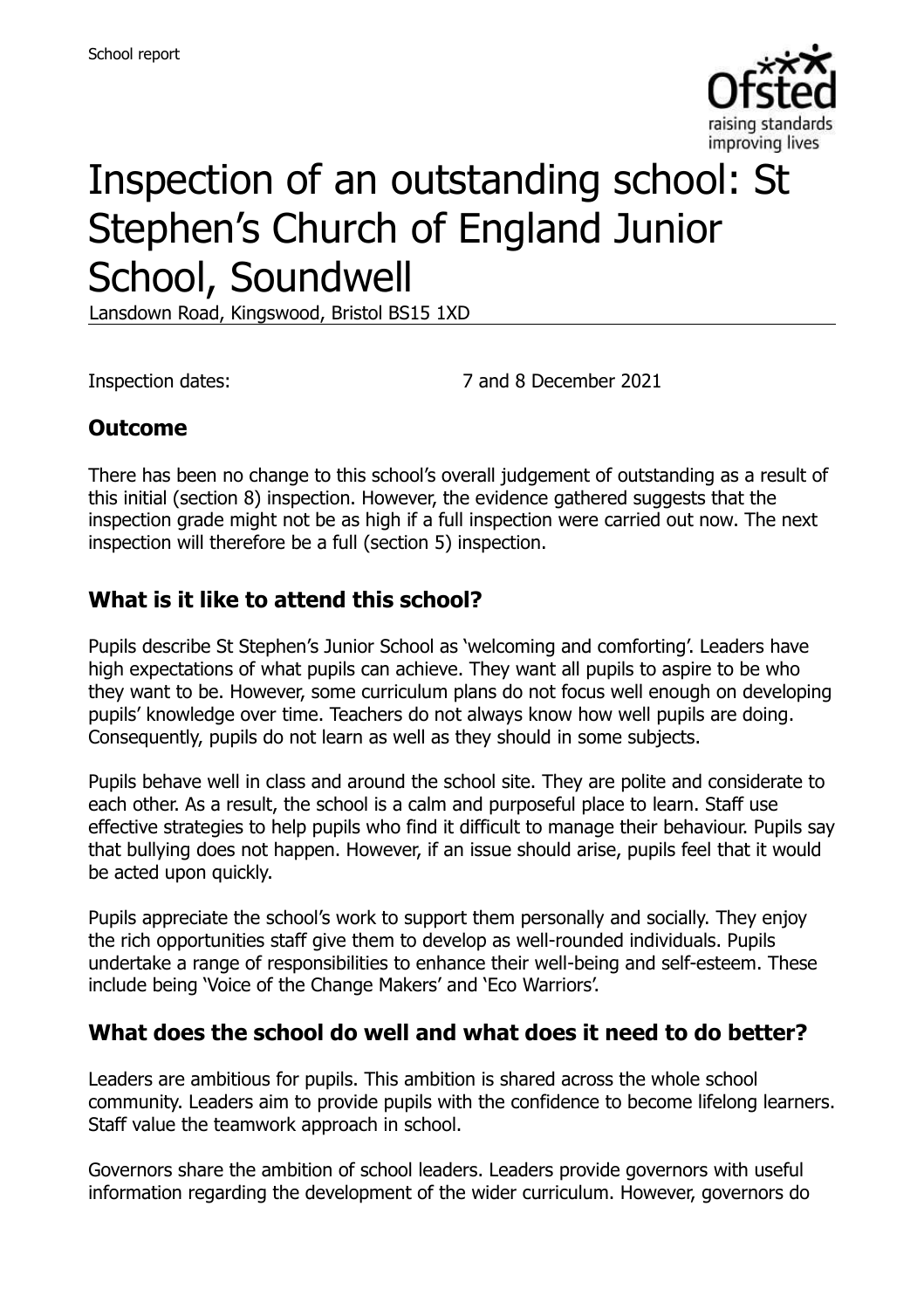

not challenge leaders sufficiently about the effectiveness of the curriculum. As a result, they do not know enough about the quality of education pupils receive.

Leaders have implemented relatively new structure and content for the wider curriculum. This means that, in some subjects, the key knowledge pupils need to know is not explicit. For example, in computing, leaders have outlined the knowledge that they want pupils to remember. However, the steps to achieve this are not clear enough for pupils. Some pupils struggle to recall what they have learned. Staff are not using assessment effectively to know what pupils know and can do in some wider curriculum subjects.

Leaders prioritise reading. Pupils enjoy talking about their favourite books and authors. They understand the importance of being able to read. Leaders ensure pupils have access to a wide range of texts. They have implemented a structured approach to supporting pupils who are falling behind. Staff receive helpful support and training. As a result, pupils with significant gaps in their reading are catching up quickly.

Pupils receive a well-planned and structured mathematics curriculum. This leads to high levels of pupil engagement. Teachers use assessment effectively to inform pupils' next steps. Staff model and explain clearly what they want pupils to know. They reinforce prior learning before moving on to new learning. Pupils with special educational needs and/or disabilities (SEND) are supported to access the curriculum well. Pupils enjoy mathematics. They talk confidently about their current learning.

Staff understand pupils' needs well. Leaders ensure that pupils with SEND and those with emotional needs are included fully in all aspects of school life. Careful identification enables staff to provide targeted support. Links with external agencies enhance this provision.

Pupils understand the importance of respect and tolerance. They know that adults value them as individuals. Pupils know everyone is different and that it is good to be different. They have a good understanding of different religions and beliefs. They appreciate the diversity of their community.

In discussion with the headteacher, the inspector agreed that actions leaders have taken to improve the wider curriculum and the effectiveness of governance may usefully serve as a focus for the next inspection.

#### **Safeguarding**

The arrangements for safeguarding are effective.

Leaders, including governors, monitor safeguarding closely. Leaders ensure that all staff are knowledgeable and that they receive frequent and up-to-date safeguarding training. Staff understand how to report and record concerns. They know that leaders will take their concerns seriously. Leaders carry out appropriate checks on the suitability of staff.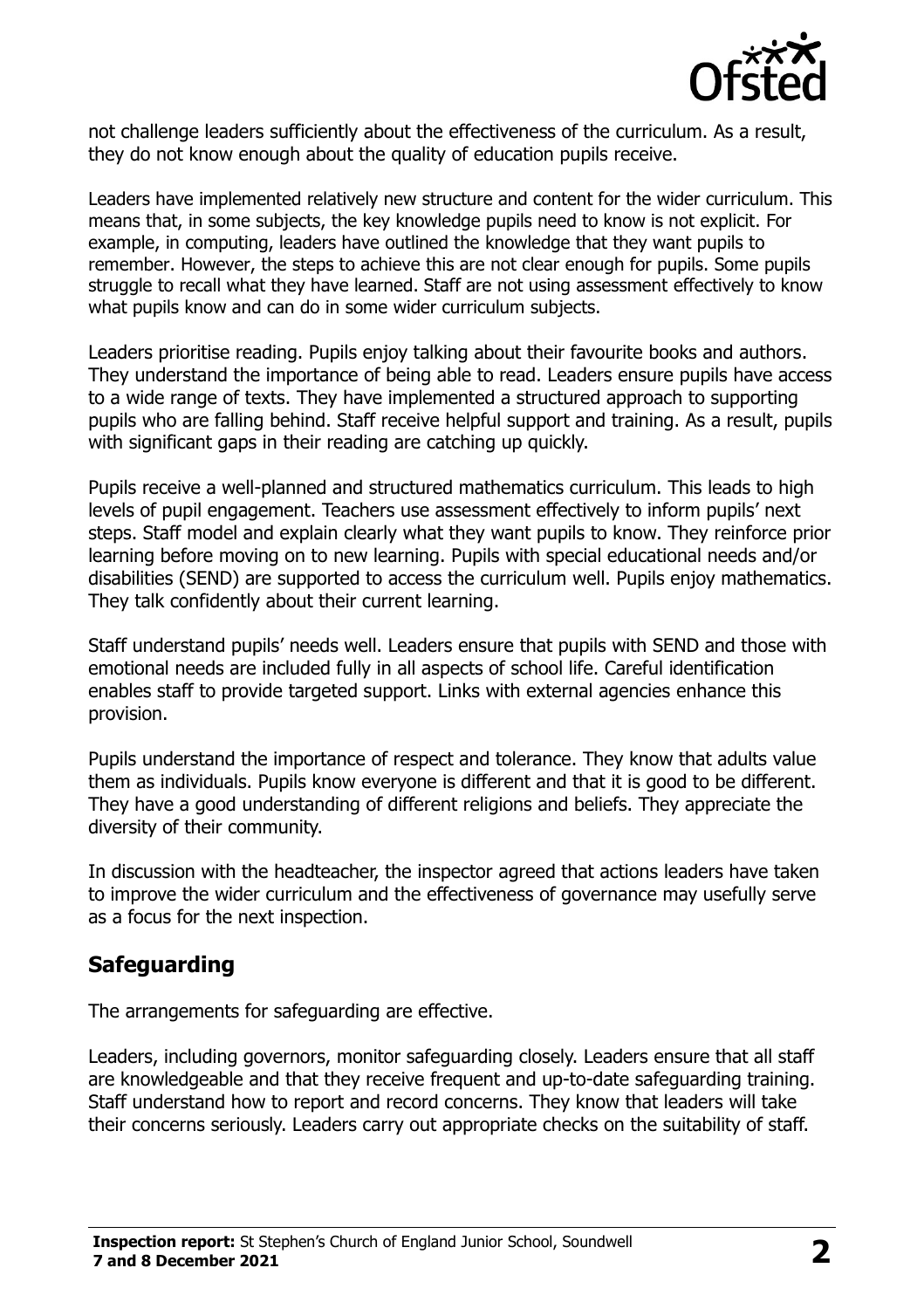

Pupils have a good understanding of how to stay safe in different situations. The curriculum supports their knowledge of how to stay safe online. Pupils know that they can go to any adult if they have a worry or a concern.

# **What does the school need to do to improve?**

# **(Information for the school and appropriate authority)**

- $\blacksquare$  In some subjects in the wider curriculum, the choice of key content and knowledge is not explicit enough. It is not clear what pupils should know and by when. Leaders need to ensure that teachers identify the component steps and prioritise essential knowledge so all pupils have the building blocks for future learning.
- Teacher's use of assessment within the wider curriculum does not consistently check what pupils know and can do. As a result, pupils are not clear about how well they are doing in some subjects. Leaders need to ensure that teacher assessment is used to inform pupils' learning over time so they know more and remember more of the intended curriculum.
- Governors do not have a cohesive understanding of the effectiveness of subjects within the wider curriculum. As a result, they are not clear about the quality of the curriculum pupils are learning. Governors need to ensure that they prioritise their challenge and monitoring of leaders to assure themselves about the quality of education across all subjects.

# **Background**

When we have judged a school to be outstanding, we will then normally go into the school about once every four years to confirm that the school remains outstanding. This is called a section 8 inspection of a good or outstanding school, because it is carried out under section 8 of the Education Act 2005. We do not give graded judgements on a section 8 inspection. However, if we find evidence that a school would now receive a higher or lower grade, then the next inspection will be a section 5 inspection. Usually this is within one to two years of the date of the section 8 inspection. If we have serious concerns about safeguarding, behaviour or the quality of education, we will deem the section 8 inspection as a section 5 inspection immediately.

This is the first section 8 inspection since we judged the school to be outstanding in September 2015.

#### **How can I feed back my views?**

You can use [Ofsted Parent View](https://parentview.ofsted.gov.uk/) to give Ofsted your opinion on your child's school, or to find out what other parents and carers think. We use information from Ofsted Parent View when deciding which schools to inspect, when to inspect them and as part of their inspection.

The Department for Education has further quidance on how to complain about a school.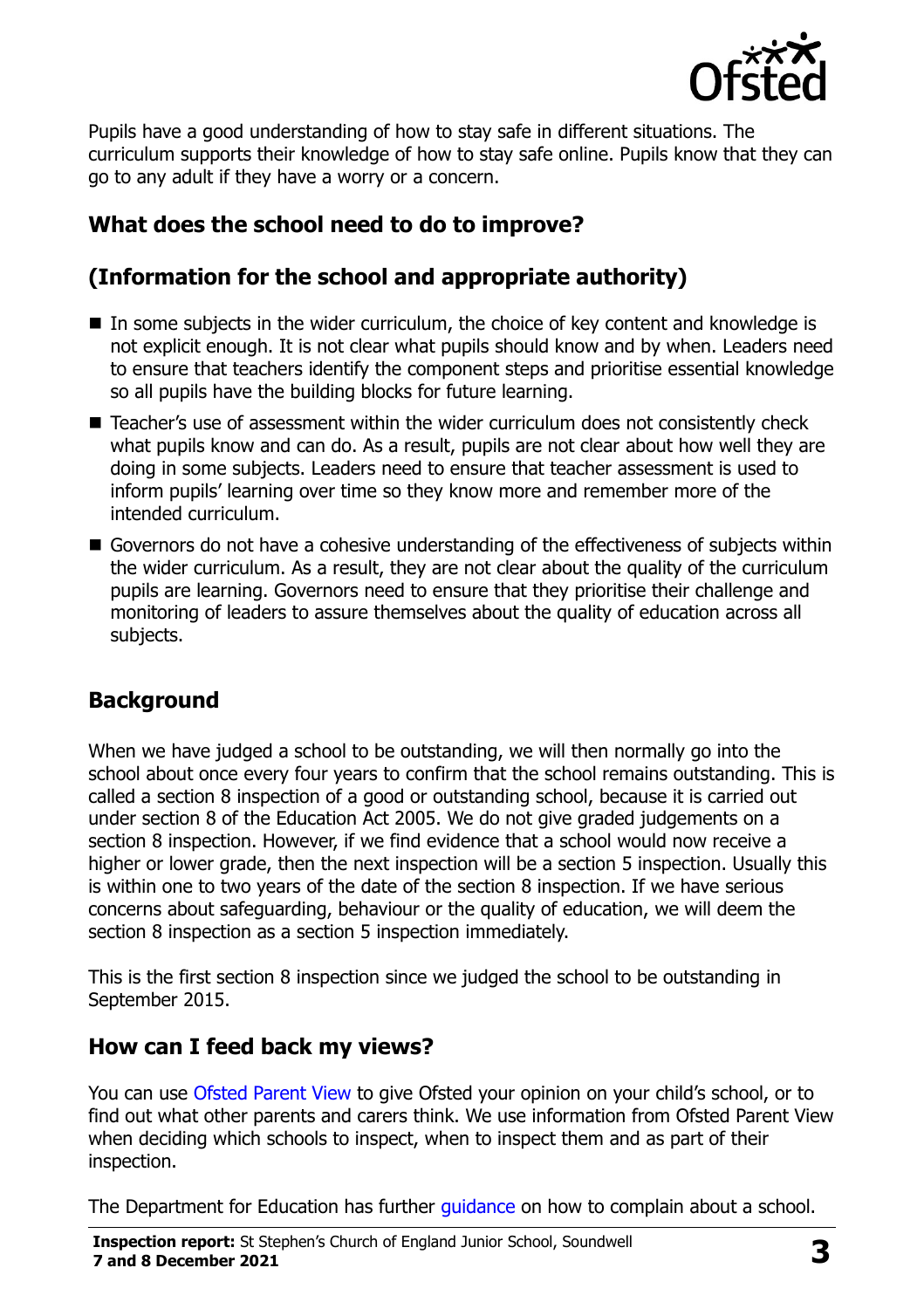

If you are the school and you are not happy with the inspection or the report, you can [complain to Ofsted.](https://www.gov.uk/complain-ofsted-report)

#### **Further information**

You can search for [published performance information](http://www.compare-school-performance.service.gov.uk/) about the school.

In the report, '[disadvantaged pupils](http://www.gov.uk/guidance/pupil-premium-information-for-schools-and-alternative-provision-settings)' refers to those pupils who attract government pupil premium funding: pupils claiming free school meals at any point in the last six years and pupils in care or who left care through adoption or another formal route.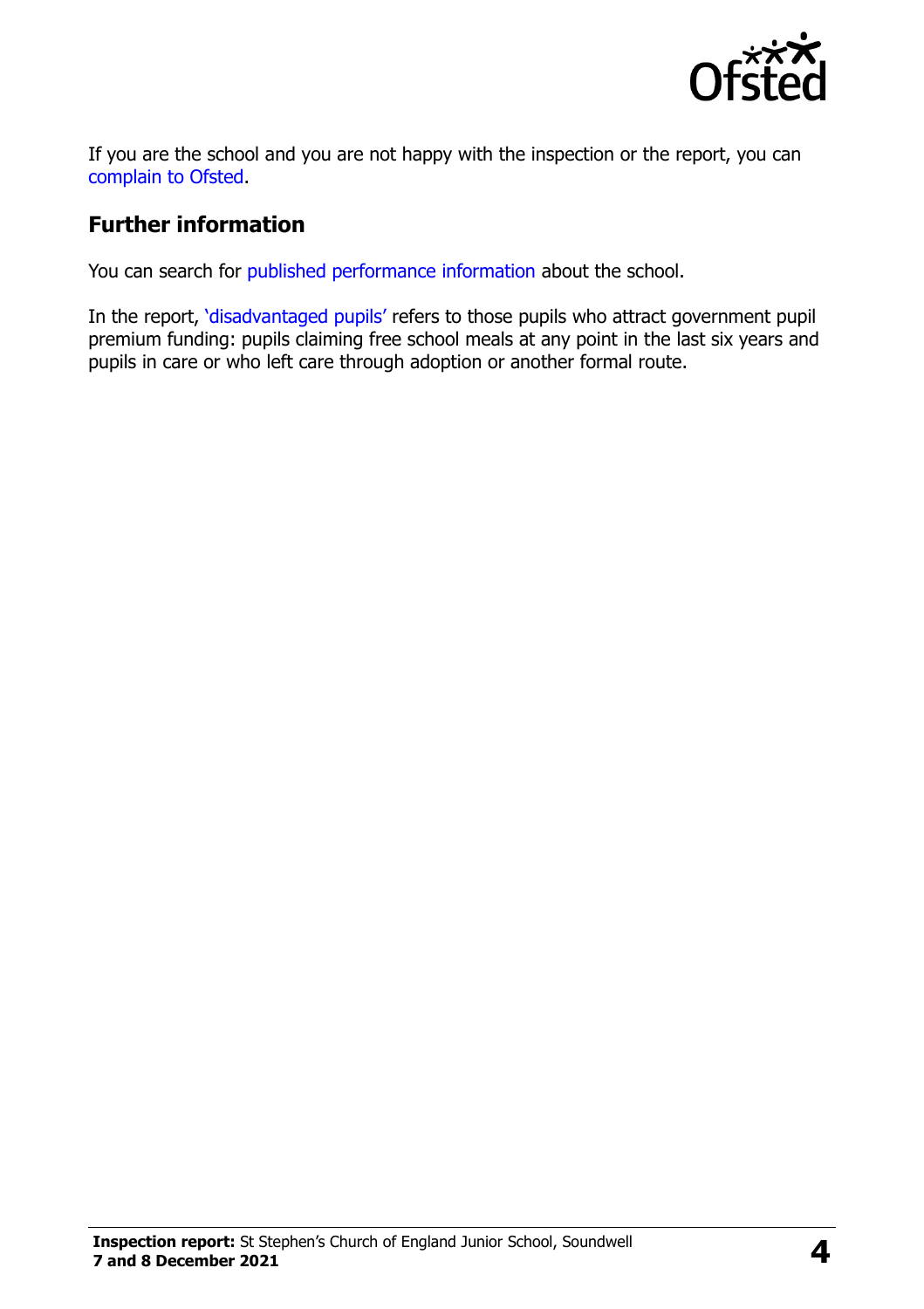

## **School details**

| Unique reference number             | 109167                                                                 |
|-------------------------------------|------------------------------------------------------------------------|
| <b>Local authority</b>              | South Gloucestershire                                                  |
| <b>Inspection number</b>            | 10199448                                                               |
| <b>Type of school</b>               | <b>Junior</b>                                                          |
| <b>School category</b>              | Voluntary controlled                                                   |
| Age range of pupils                 | 7 to 11                                                                |
| <b>Gender of pupils</b>             | Mixed                                                                  |
| Number of pupils on the school roll | 338                                                                    |
| <b>Appropriate authority</b>        | The governing body                                                     |
| <b>Chair of governing body</b>      | Anita Randen-Green                                                     |
| <b>Headteacher</b>                  | Louisa Wilson                                                          |
| Website                             | www.ststephensjun.org.uk                                               |
| Date of previous inspection         | 23 and 25 September 2015, under section<br>5 of the Education Act 2005 |

# **Information about this school**

- This is a Church of England (Voluntary Controlled) School. It is part of the Diocese of Bristol. Its last section 48 inspection took place in March 2015, when the school was judged to be good.
- $\blacksquare$  The school does not use any alternative provision.

#### **Information about this inspection**

- This was the first routine inspection the school received since the COVID-19 pandemic began. The inspector discussed the impact of the pandemic with school leaders and has taken that into account in their evaluation.
- The inspector met with the headteacher, the deputy headteacher, the special educational needs coordinator, groups of staff and representatives from the governing body. The inspector held a phone call with a representative from the local authority.
- The inspector carried out deep dives in these subiects: early reading, mathematics and computing. For each deep dive, the inspector met with subject leaders, looked at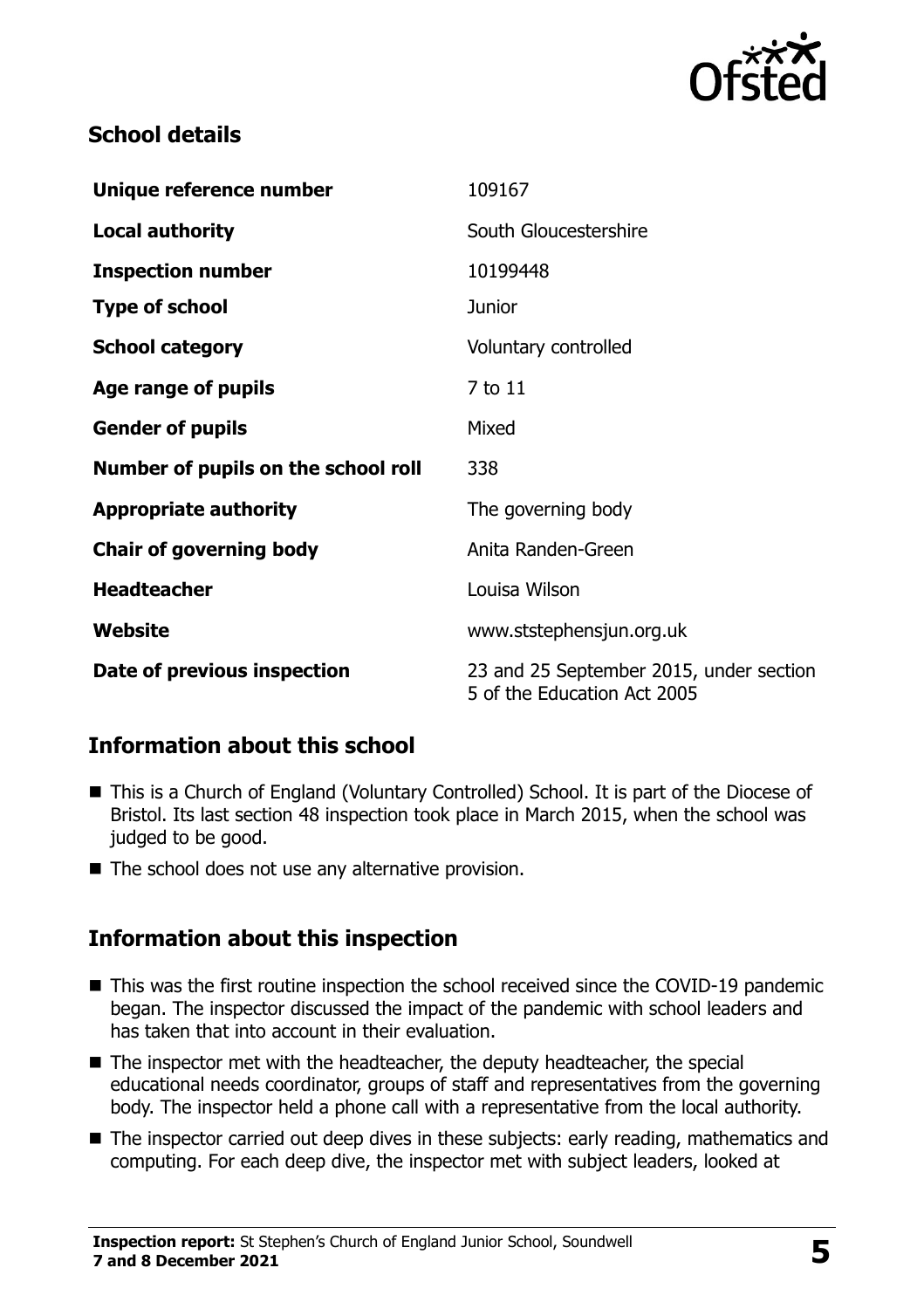

curriculum plans, visited samples of lessons, spoke to teachers and pupils and looked at samples of pupils' work.

- The inspector listened to pupils in Years 3, 4 and 6 read to an adult.
- The inspector reviewed the school's safeguarding policies and practices, including safeguarding checks on staff. The inspector considered how well the designated safeguarding leads act on concerns about pupils' welfare and safety.
- The inspector considered 55 responses to the online survey, Ofsted Parent View, including 24 free-text responses, 151 responses to the pupil online survey and 32 responses to the staff survey.

#### **Inspection team**

Heather Barraclough, lead inspector Her Majesty's Inspector